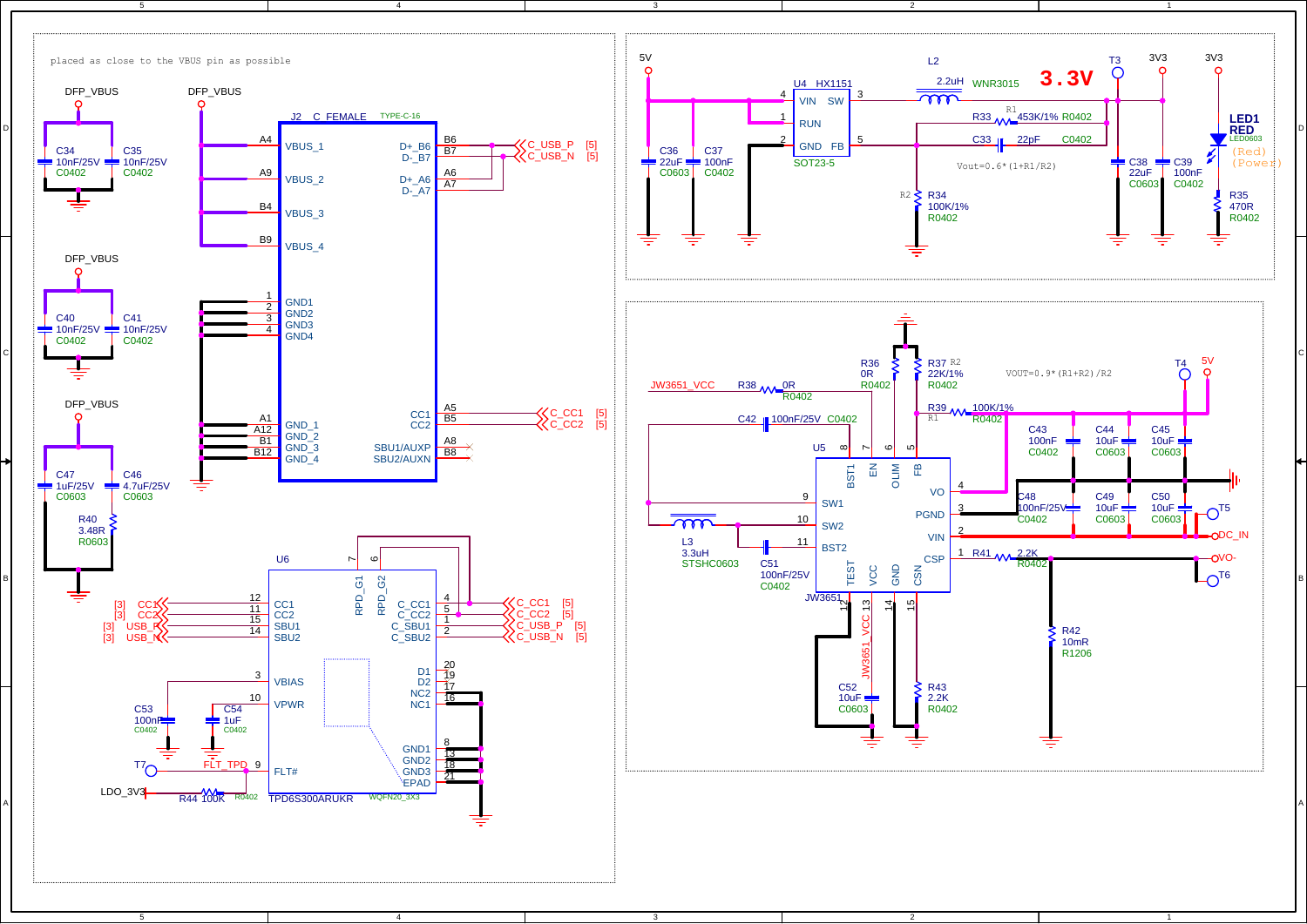

3

A I

75H

PFM

External

2

5

C

B

A

4

VOUT=VREF\*(1+R1/R2)

1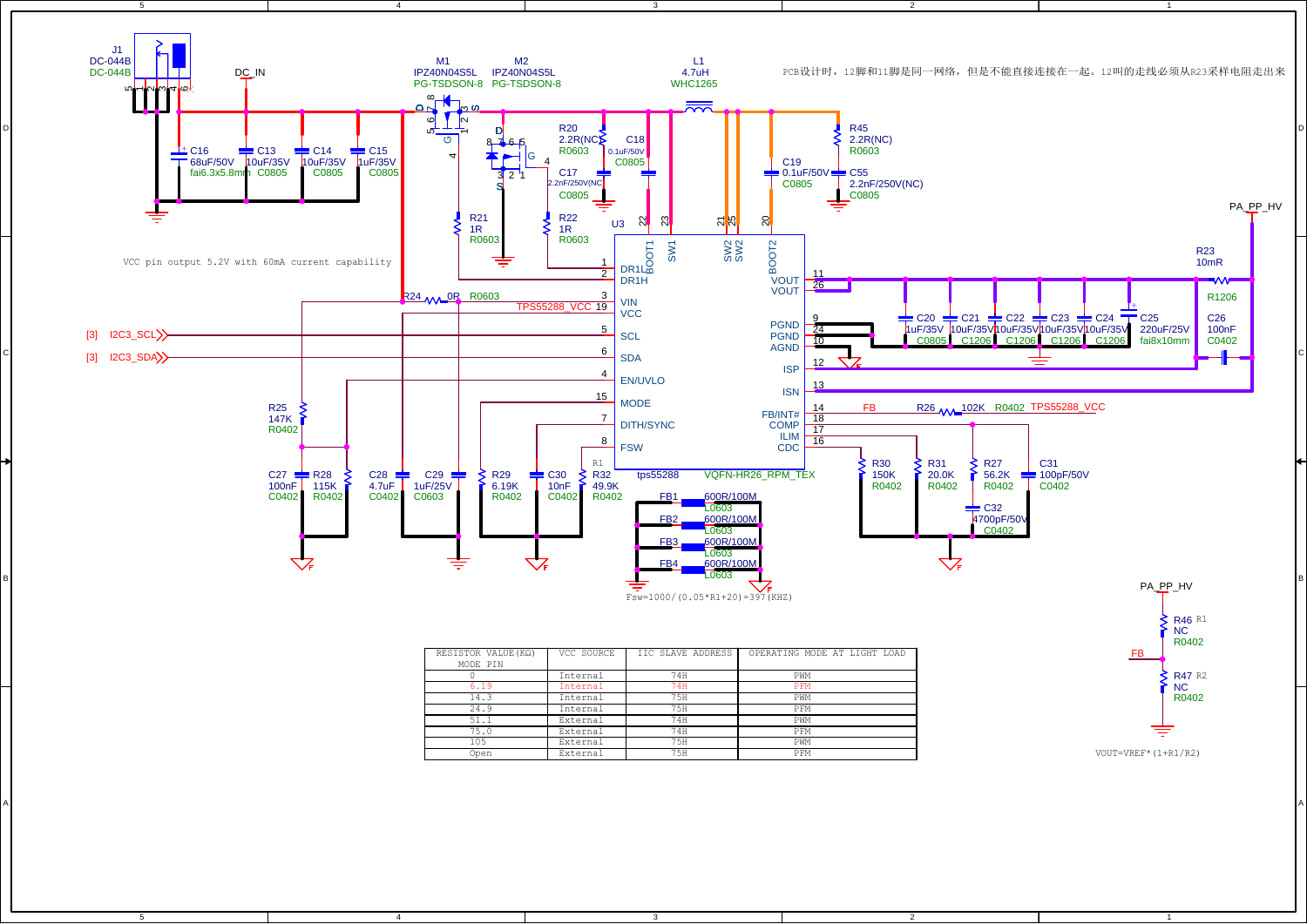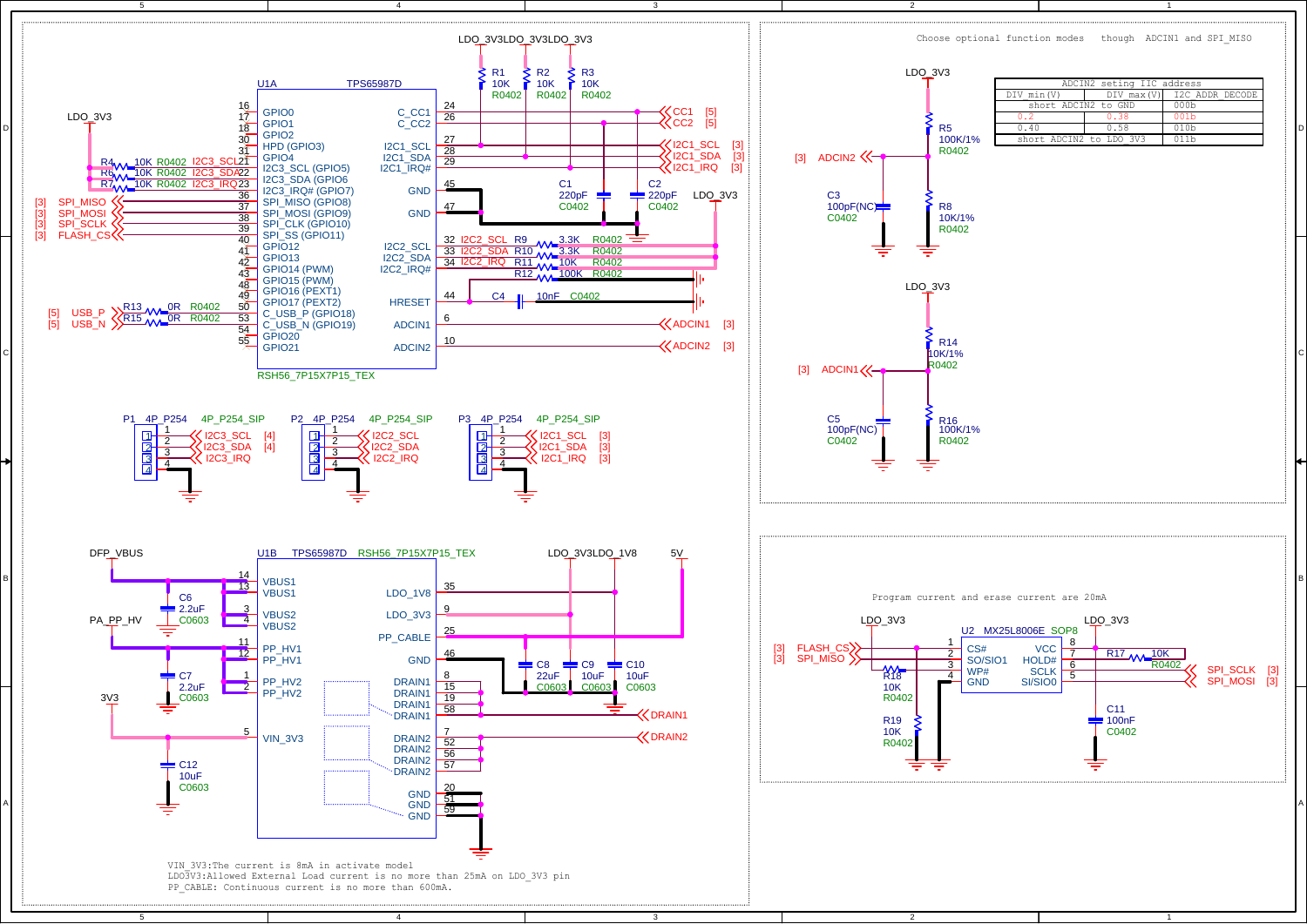